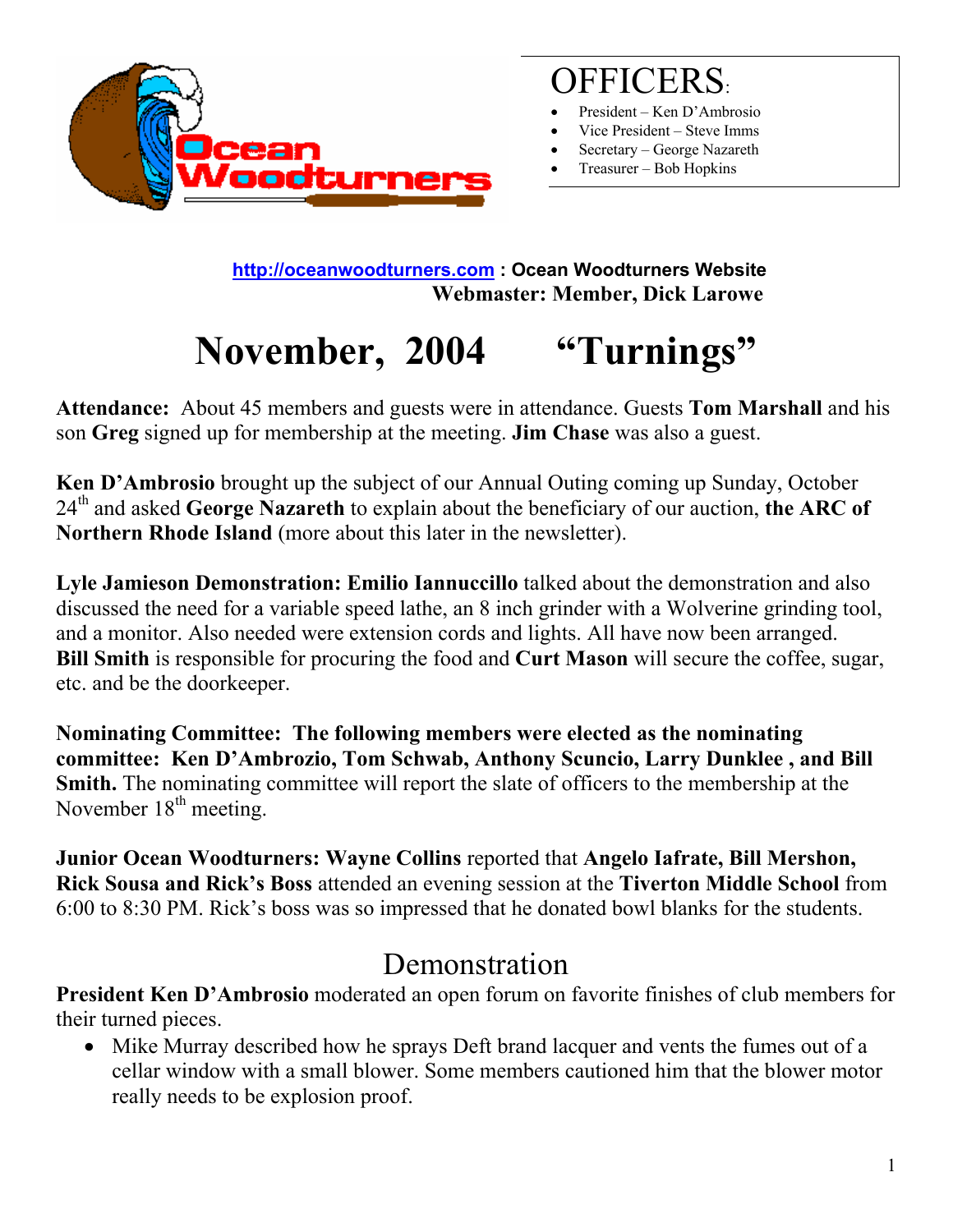- Rick Sousa discussed how he "ebonizes" some of his turnings by mixing white vinegar and water and then placing a piece of steel wool into the mixture overnight. Then he rubs the liquid onto a turning to create his desired effect. After sanding his bowls on the lathe, Rick said that he "burnishes" the piece while it is slowly turning with wood shavings from the turning process. He uses about 3 or 4 coats of Salad Bowl Finish made by General Finishes which he purchases from Woodcraft. The finish is applied off the lathe and he uses synthetic steel wool to rub out the finish between coats.
- Bill Smith explained how he uses Formsby's Tung Oil on his turnings.
- John Chakuroff gave us a great hint on avoiding stuck screw caps on cans of finish, especially lacquer. He puts a piece of plumber's teflon tape around the male thread of the cap to avoid difficulty in opening it even months later.
- **Ken D'Ambrosio's specially mixed finish:**

|                           | <b>High Gloss</b> | Medium Gloss | Low Gloss |
|---------------------------|-------------------|--------------|-----------|
| Tung Oil                  | 1/4               | 1/2          | 1/4       |
| <b>Boiled Linseed Oil</b> | 1/2               | 1/4          | 1/4       |
| Turpentine                | /4                | 1/4          | 1/2       |

• Ken also buffs his turnings using 3 grits of rouges. Red is course grit, Green is medium grit, and White is finest grit.



### **Show and Tell**

Ron Chatterly: 3 bowls: one Black Walnut, one Catalpa, and one Maple





Bill Mershon: 3 bowls and 3 tiny bowls

Ken D'Ambrosio: a Black Cherry burl bowl and a tall American Maple vase